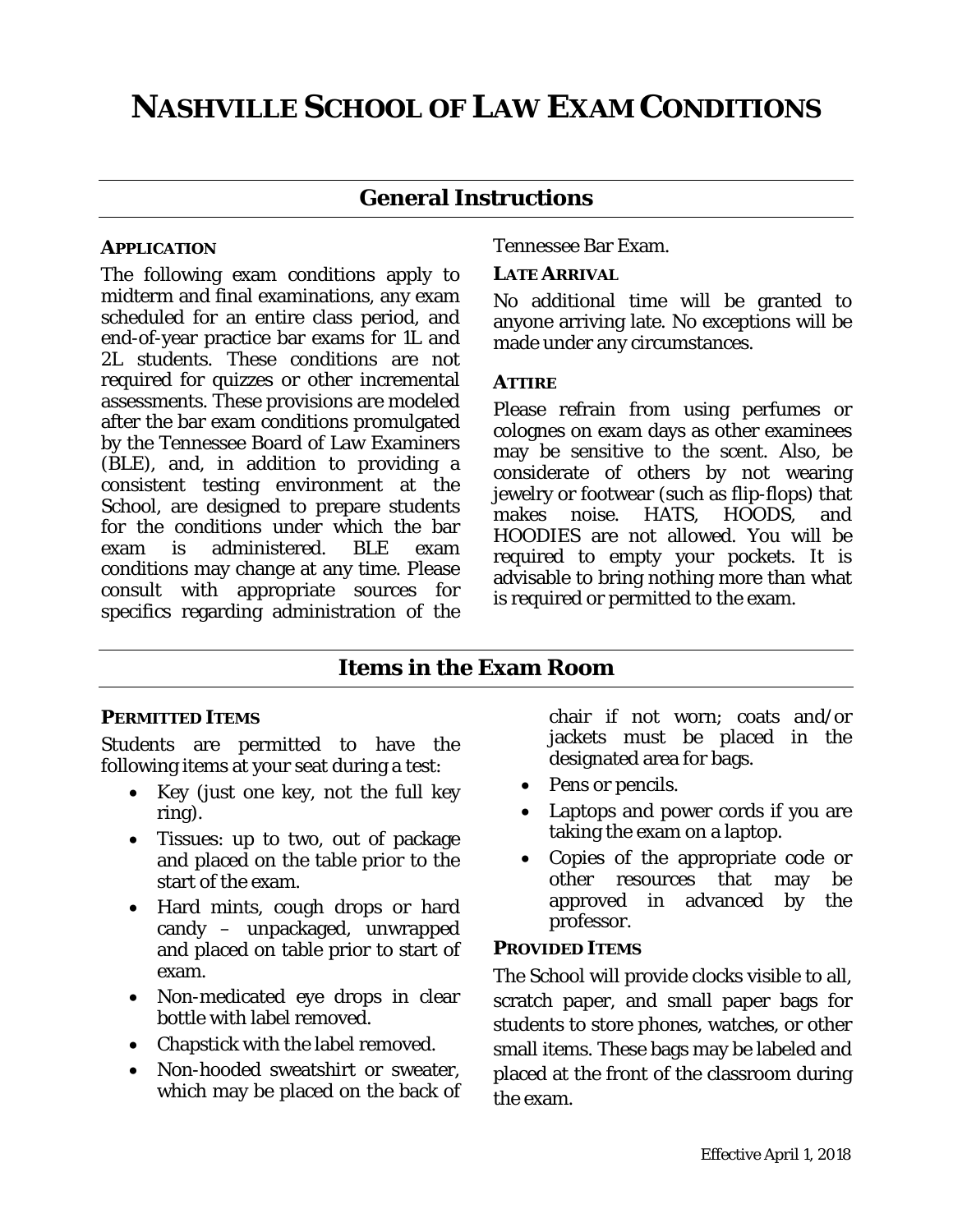The School will provide blue books for all exams requiring them. Students will not be permitted to use their own blue books. Scratch paper will be provided. All blue books and scratch paper, whether they are used or not, must be turned in at the end of the test with the student ID number written on them.

### *PROHIBITED ITEMS*

Anything not listed above as a permitted item or provided item is PROHIBITED at any seat in the classroom on testing days. After entering the classroom, leave all prohibited items you may have brought with you at the front of the classroom. The School recommends students do not bring any prohibited items into the classroom during a test.

Prohibited items include but are not limited to:

- Cell phones, smart watches, fitness trackers, and any other electronic device or item with a battery.
- Watches of any type, digital watches, analog watches, timers, clocks.
- External mouse or keyboard, whether wired or wireless.
- Food, beverages, and gum (other

than hard candy or cough drops, as permitted).

- Cameras, scanners, recorders.
- Hats, scarves, headgear (except religious items that have been approved & inspected).
- Headphones, earplugs, or any sound suppression device other than foam earplugs without a string.
- Billfolds, wallets, cardholders.
- Calculators.
- Tobacco products of any kind, including smokeless tobacco, ecigs/vapor devices.
- Backpacks, purses, tote bags, laptop cases or sleeves.
- Correction fluid/pens or tape.
- Any other item deemed by the professor or proctor to be inappropriate or distracting.

### *EMPTY POCKETS*

Any pockets in your clothing MUST BE  $EMPTY$ . Leave all possessions with your bags at the front of the classroom if you must bring them to school. Phones and other devices with your stored possessions must be SILENCED. The School is not responsible for bags or items left in bags. You may want to consider leaving anything of value in a secure location.

### **End of Exam Session**

When time is called, you must STOP typing, writing, reading or filling in bubbles immediately. Continuing the test after "STOP" is a violation of the Honor Code and will be addressed accordingly. All handwritten answers must be turned in immediately following the end of the test. Laptop examinees should follow the instructions provide in the laptop section, which immediately follows this section.

### **Laptops**

If you have properly registered to use your laptop and have downloaded ExamSoft, you may use it to take any exam in which the professor chooses to offer it on ExamSoft.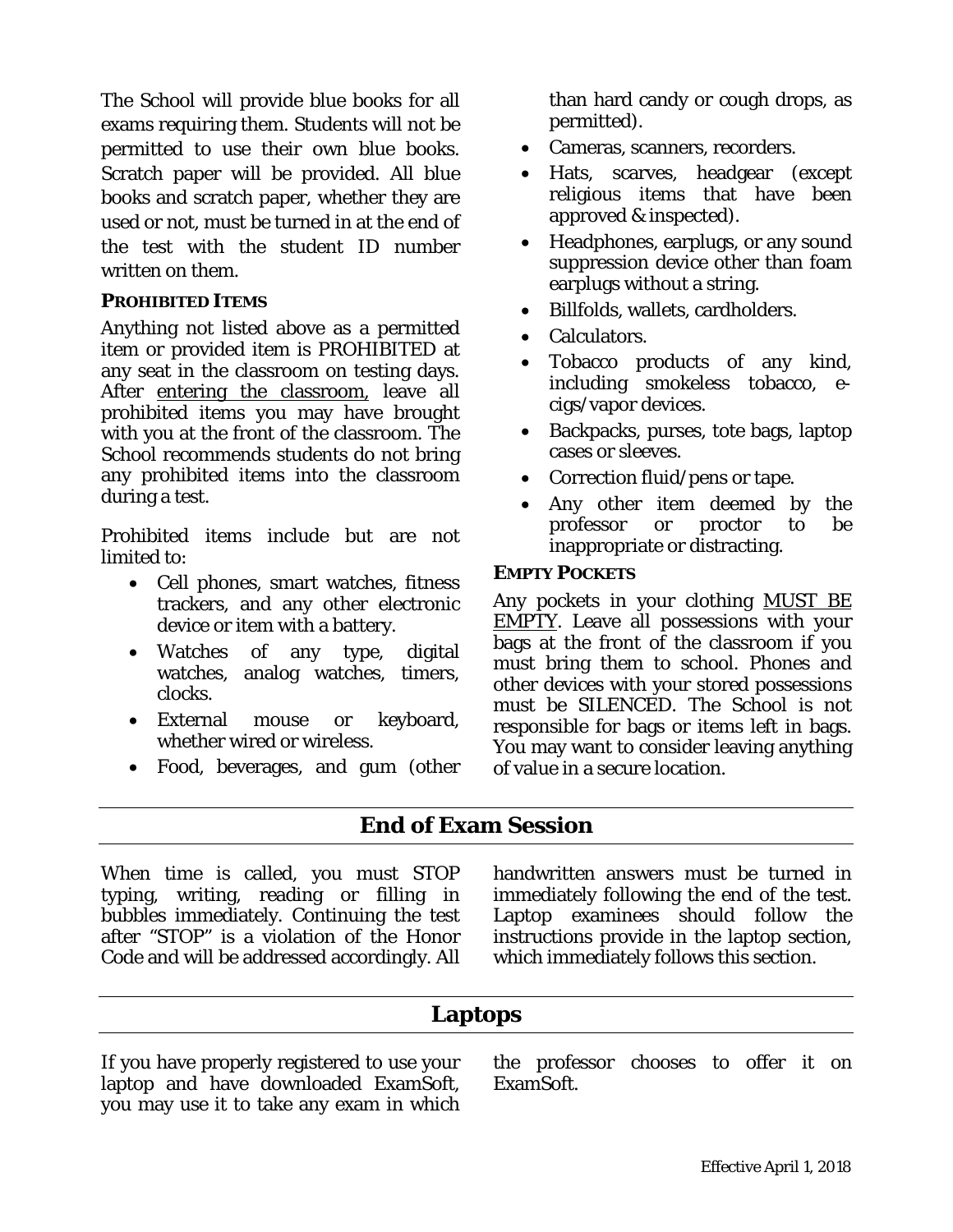If you plan to take the test by laptop, be sure your computer is up to date with both the exam software as well as any other<br>system software, especially antivirus system software, especially antivirus software. Outdated antivirus software is a frequent cause of problems with laptop testing. Make sure you have downloaded the test prior to entering the classroom. You will receive an email from Chip Loser when a test is available for downloading.

Prior to entering the classroom, be sure to remove any external devices, USBs or Bluetooth receivers. You cannot use a wired or wireless mouse, and your keyboard must be an integral part of your laptop; it cannot be detachable. You must bring your power cord with you. You cannot complete the exam on battery power only. Disable any anti-virus software you may have installed and close all programs that might be running in the

### background

Students taking exams on computers must end the test session when time is called. The testing program maintains a log of when a test is completed, which may be referenced if there are questions as to when a student ended the testing session. Any student taking a test on a laptop must confirm with the professor or proctor that they have closed the exam before they are permitted to leave the room with their computer.

The deadline for uploading essay answers is no later than 30 minutes after the exam is scheduled to end. Technical assistance is available during all midterms and finals for those taking tests on laptops. More time to upload answers will be granted if the technical staff determines there were difficulties that warranted the extra time.

## **Conversations**

Students are not permitted to converse or otherwise communicate with anyone other than the professor, a proctor, or the technical assistance staff during any testing session. Communicating with anyone else during a testing session *will disqualify a student from the exam and earn a grade*  *of zero on the exam.* Please be mindful when other tests are taking place in the building and remain as quiet as possible in the hallways and classroom. Some exams cross class periods. All exams are listed on the electronic screens throughout the building.

### **Procedures**

### *IDENTIFICATION*

Your assigned student identification number (available in SONIS) must be the only identification on your test documents and blue books. All grading of exams at Nashville School of Law is anonymous. If you have multiple blue books, your student ID number must be on all of them.

### *MARKING IN TEST BOOKS*

Unless otherwise instructed, students may underline, mark, diagram, write, and make notes on all question books, but such markings will not be graded.

### *SCRATCH PAPER*

You cannot bring your own scratch paper for any test. Scratch paper will be provided as necessary. All scratch paper must be turned in after the test period, whether they are used or not. Student identification numbers must be written on any scratch paper the student has made marks on.